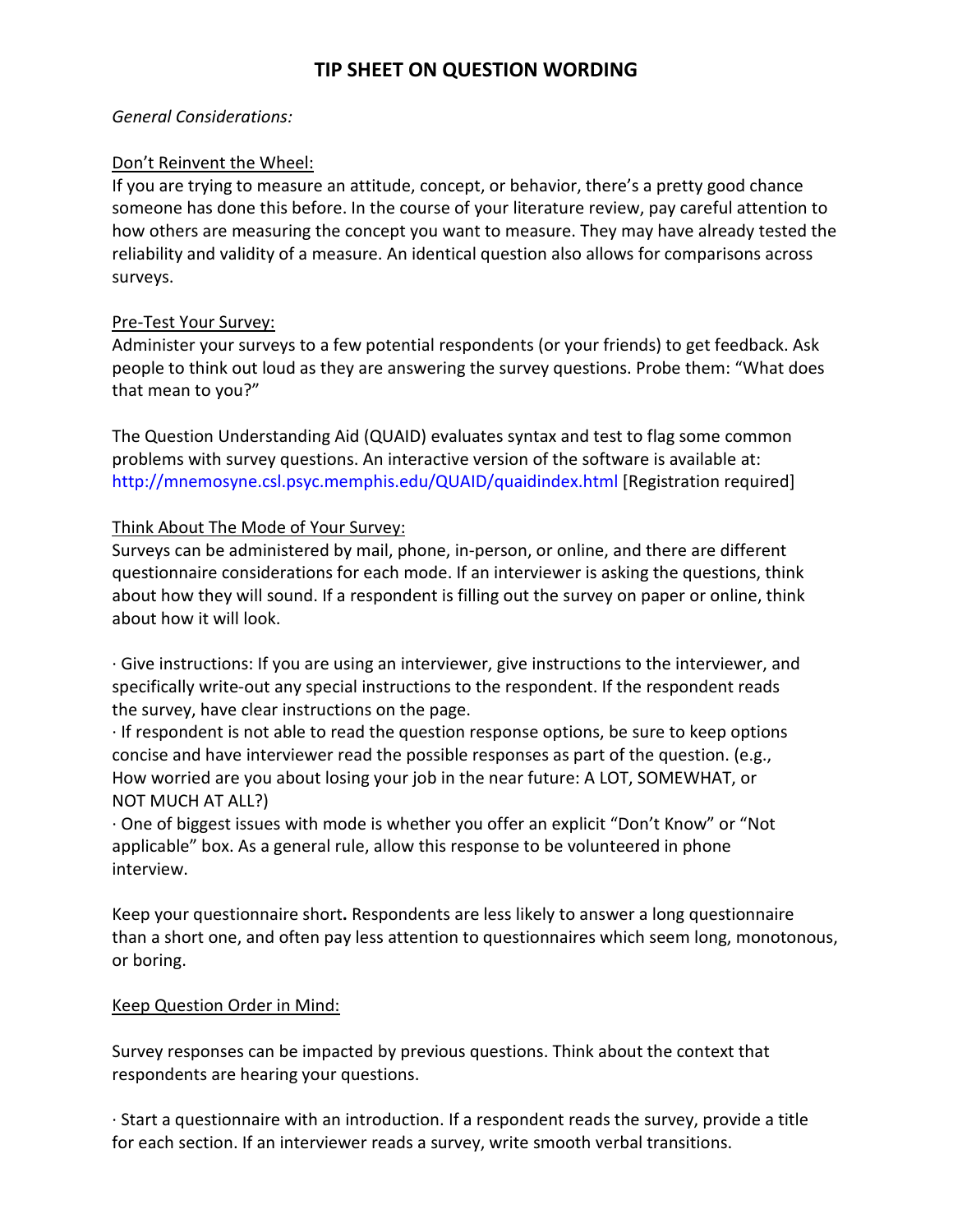· It's usually best to start a survey with general questions that will be easy for a respondent to answer.

· Things mentioned early in a survey can impact answers later. If the survey mentions something, respondents might be primed to think of this in other questions.

· It's usually best to ask any sensitive questions, including demographics (especially income), near the end of the survey.

· If you are asking a series of similar questions, randomizing the order respondents hear them can improve your data.

## Filtering and Branching

Respondents should only be asked questions that apply to them. In cases where some questions might be relevant to only some respondents, it is best to specifically determine applicability.

### Types of Questions

Open-Ended versus Closed Ended Questions:

Open ended questions ask respondents to respond to a question in their own terms.

Closed ended questions are questions where the respondent is asked to place themselves into one of a limited number of responses which are provided to them.

· Open-ended questions allow the greatest variety of responses, but are time consuming

to ask and require a lot of work to analyze

· Closed ended questions, when well designed, ensure that respondents interpret questions the same way.

· Respondents are more likely to skip an open-ended than closed-ended question

## Rating Scales for Attitude Questions:

- · Usually between five and seven points is best
- · Generally, providing a middle category provides better data
- · Points on the scale should be labeled with clear, unambiguous words

· Questions which use agree/disagree scales can be biased toward the "agree" side, so it's usually best to avoid this wording.

· Try to write questions so that both positive and negative items are scored "high" and "low" on a scale.

· The order that response categories are presented to a respondent can also influence their answer choices.

· Primacy Effect: Occurs in paper and internet surveys: respondents tend to pick the first choice

· Recency Effect: Occurs when questions are read to a respondent. Respondents tend to pick the choice they heard most recently

· Randomizing or rotating response options is usually a good idea

· In Internet surveys, radio buttons work better than drop-down menus.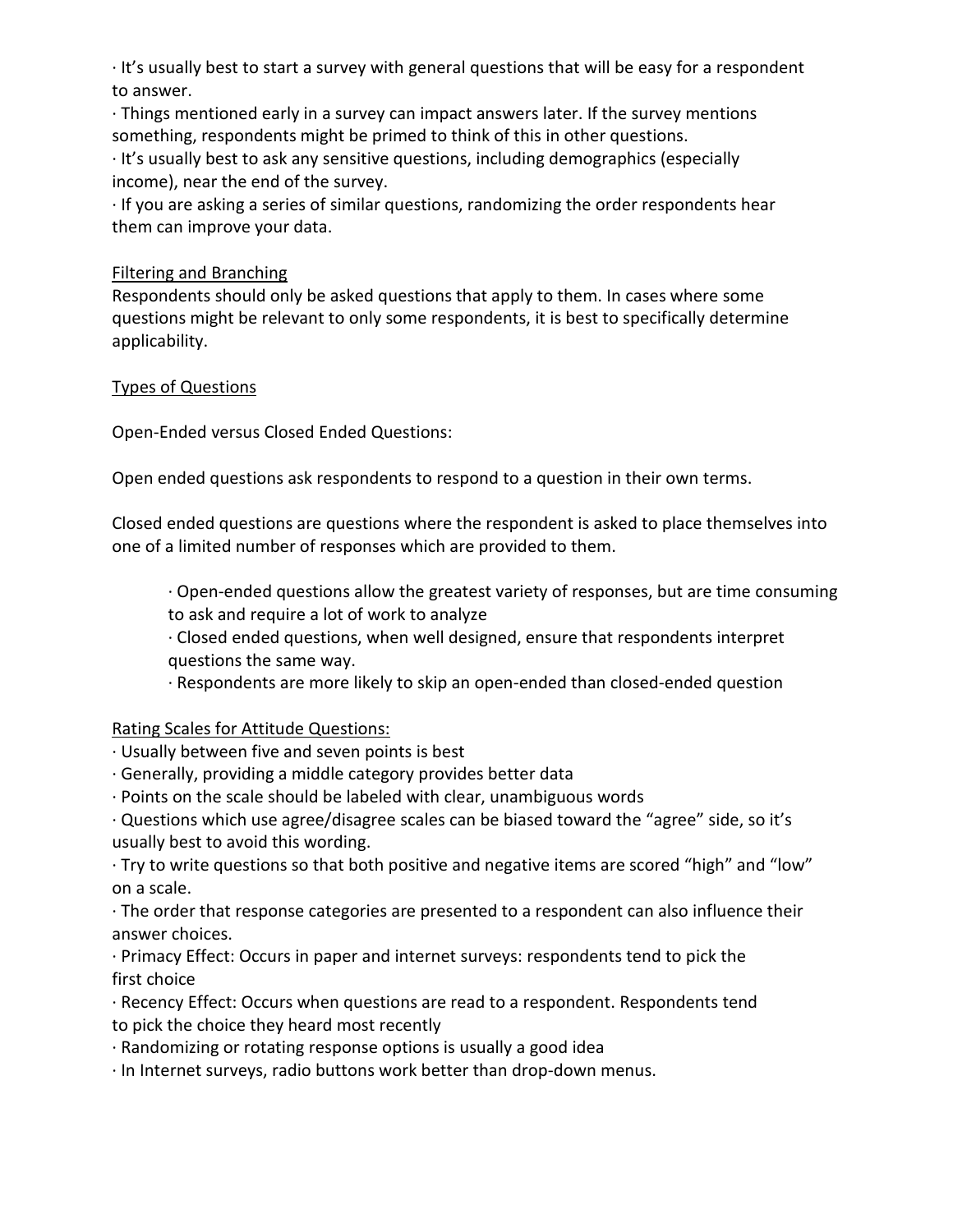#### General Rules for Writing Survey Questions:

The following rules help to accomplish this:

**Avoid technical terms and jargon.** Words used in surveys should be easily understood by anyone taking the survey. Examples: "Do you support or oppose tort reform?" "Should people held on terror related crimes have the right of *habeas corpus*?"

**Avoid Vague or Imprecise Terms.** Usually, it's best to use terms that will have the same specific meaning to all respondents. For example, it's not clear what you get when you ask "How important is it that a candidate shares your values?" You might get a more consistent answer if you asked: "How important is it that a candidate shares your religious values?"

**Define Things Very Specifically:** For example, don't ask: "What is your income?" A better question would be specific and might ask: "What was your total household income before taxes in 2005?"

**Avoid Complex Sentences.** Sentences with too many clauses or unusual constructions often confuse respondents. Scales that ask respondents to make complex calculations can cause problems. How easy will it be for a typical person to answer: "Do you think the increase in the rate of immigration, controlling for the economy, is higher or lower than the increase in the rate of crime in your area?"

**Provide Reference Frames:** Make sure all respondents are answering questions about the same time and place. For example, if you ask: "How often do you feel sad?" some people might provide an answer about their life's experience, while others might only be thinking about today. Usually, it's better to provide a reference frame: "How often have you felt sad during the past week?" Don't ask: "How good is the economy these days" and assume everyone is talking about the same economy. A better way might be to ask: "How good is the national economy these days" or "How good is the economy in your community these days"

**Make Sure Scales Are Ordinal:** If you are using a rating scale, each point should be clearly higher or lower than the other for all people. For example, don't ask "How many jobs are available in your town: Many, a lot, some, or a few. " It's not clear to everyone that "a lot" is less than "many." A better scale might be: "A lot, some, only a few, or none at all."

**Avoid Double-Barreled Questions.** Questions should measure one thing. Double barreled questions try to measure two (or more!) things. For example: "Do you think the president should lower taxes and spending." Respondents who think the president should do only one of these things might be confused.

**Answer Choices Should Anticipate All Possibilities.** If a respondent could have more than one response to a question, it's best to allow for multiple choices. If the categories you provide don't anticipate all possible choices, it's often a good idea to include an "Other-Specify" category.

**If You Want a Single Answer, Make Sure Your Answer Choices Are Unique and Include all Possible Responses** If you are measuring something that falls on a continuum, word your categories as a range. For example, the following scale misses possible responses: What punishment should this person receive: No punishment, Five years in prison, Ten years in prison, Twenty years in prison, Life in prison, or the death penalty?" A better scale might be worded: What punishment should this person receive: No punishment, Punishment not including jail time, Up to five years in prison, From five years to ten years in prison, From ten years to 20 years in prison, More than 20 years but less than life in prison, Life in prison, or the death penalty?"

**Avoid Questions Using Leading, Emotional, or Evocative Language.** For example, "Do you